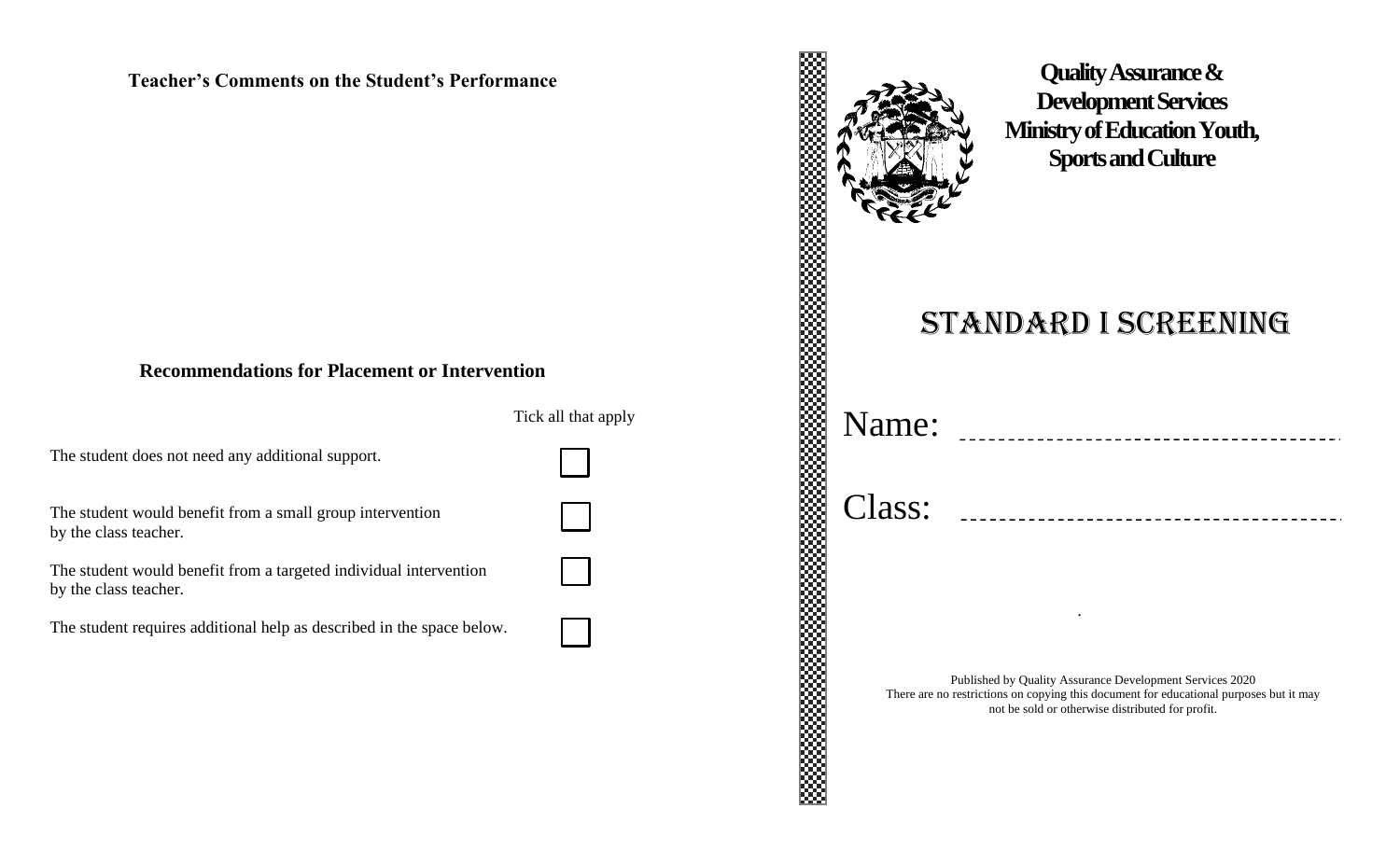#### **Information for Parents and Teachers**

This literacy screening is designed to identify difficulties students may have with learning to read. It should be administered to all students by the class teacher.

The first two parts of the screening, questions 1 to 20, can be administered to the whole class at the same time. This can be done during the regular language arts lessons. The word list and story reading sections require the teacher to sit with each individual student. Detailed instructions on how to administer the screening are in the Teacher's Manual.

This screening tests a student's knowledge in the following areas:

- Phonological awareness, which is the ability to hear the different sounds of the English language at the beginning, middle and end of words.
- Phonics, which is the link between sounds and the letters of the alphabet
- Word recognition
- Creative writing
- Story reading and comprehension

After the screening has been completed, the teacher should evaluate each student's performance to identify those who are at risk of failing to develop literacy skills. This information should be used to decide how to help each student learn to read effectively. This should be communicated to parents.

The main users of this screening are standard one teachers. They should complete the summary sheet and share the results with principals and other teachers if necessary. Individual booklets can be shared with parents.

This is not a standardized test. The results cannot be used to compare the performance of one school or class with that of any other. The test papers should not be sent to QADS or the District Education Centre.

*One of the best ways of helping children is to read to them every day.*



"Can I go to the zoo, please?" Dan asked.

"Yes," his mother said.

At the zoo, there were many animals he liked. One animal had a long tail. It was a howler monkey.

Dan also saw an elephant with large ears and a long trunk.

Dan enjoyed seeing all the animals and had fun at the zoo with his family.

### Questions

1. What did Dan ask his mother?

2. Why do you think Dan wanted to go to the zoo?

- 3. Name two animals that Dan saw at the zoo.
- 4. Who went to the zoo with Dan?
- 5. How did Dan feel about his trip?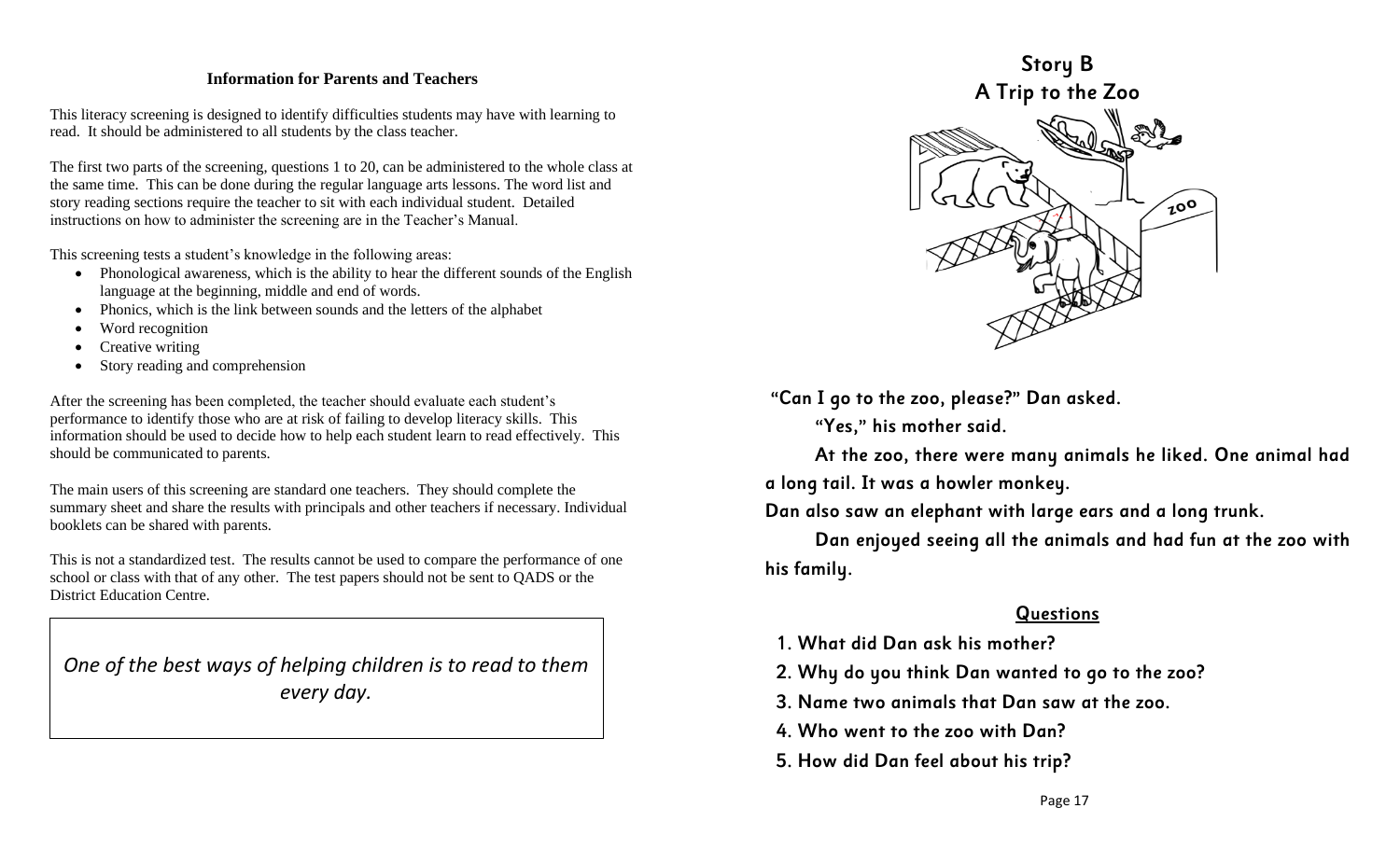Story A Ann's Ball



I went to the park with my friend Ben. I took my ball with me. It was red and white. Ben kicked the ball to me. We had much fun.

### **Questions**

- 1. Where did Ann go with Ben?
- 2. What did Ann take to the park?
- 3. What colour was the ball?
- 4. What did Ben do?
- 5. How did Ann feel about going to the park?

### PART ONE Beginning Sounds Circle the picture that has the same beginning sound as the picture in the box.



2









Page 1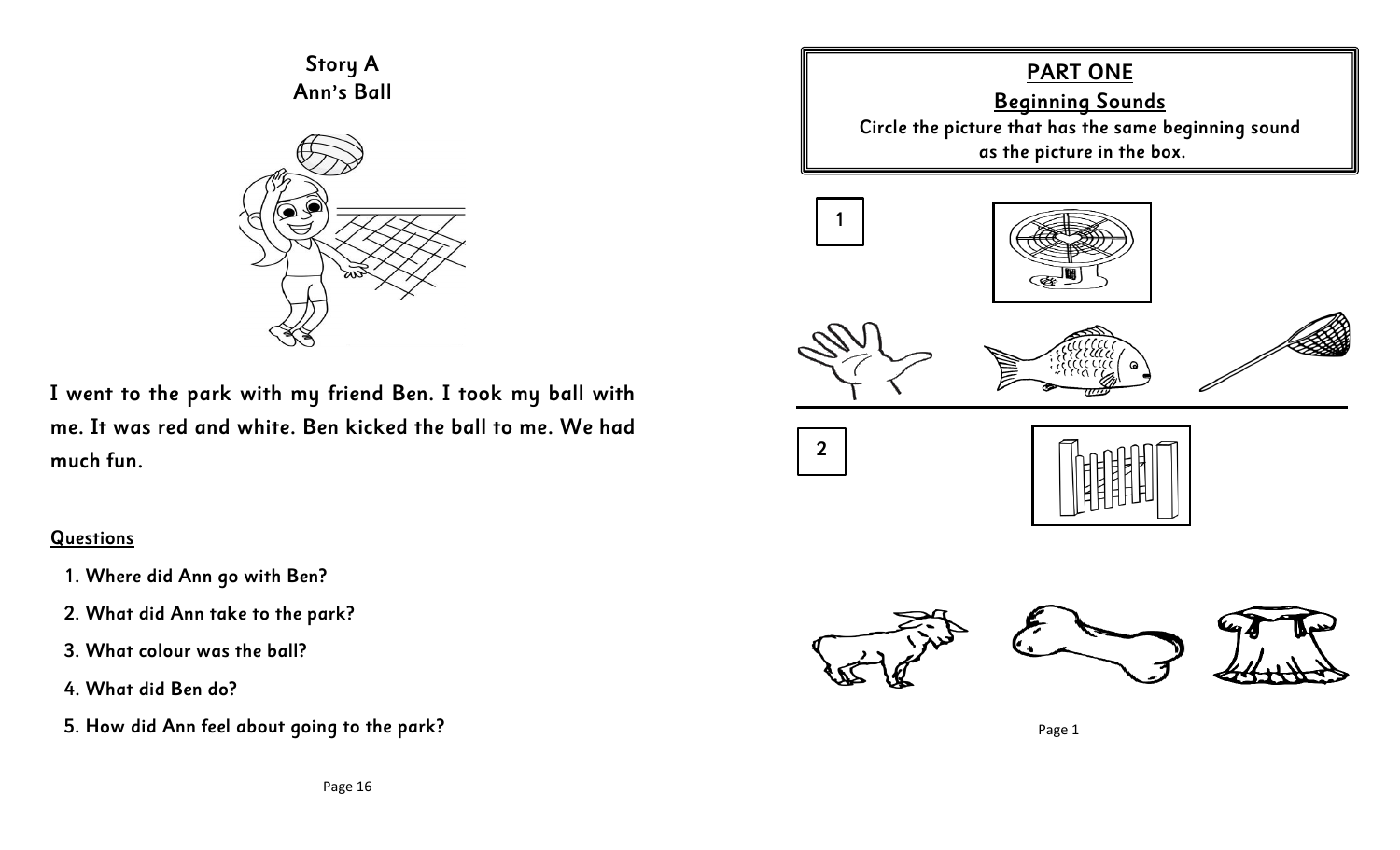

### PART THREE Read Each Word

| List A | List B | List <sub>C</sub> |
|--------|--------|-------------------|
| bat    | slim   | kite              |
| hut    | clap   | city              |
| pen    | shark  | sunset            |
|        | rain   | giant             |
| bed    | what   | eighty            |
| tap    | they   | which             |
| can    | boat   | came              |
| I      | there  | light             |
| he     | home   | say               |
|        | belt   | please            |
| she    | many   | teaspoon          |
| and    | chair  | some              |
| is     | are    | oval              |
| was    | chat   | zebra             |
|        | ship   | window            |
|        | like   | washed            |
|        | hunt   | between           |
|        | best   | little            |
|        | down   | before            |
|        | church | playing           |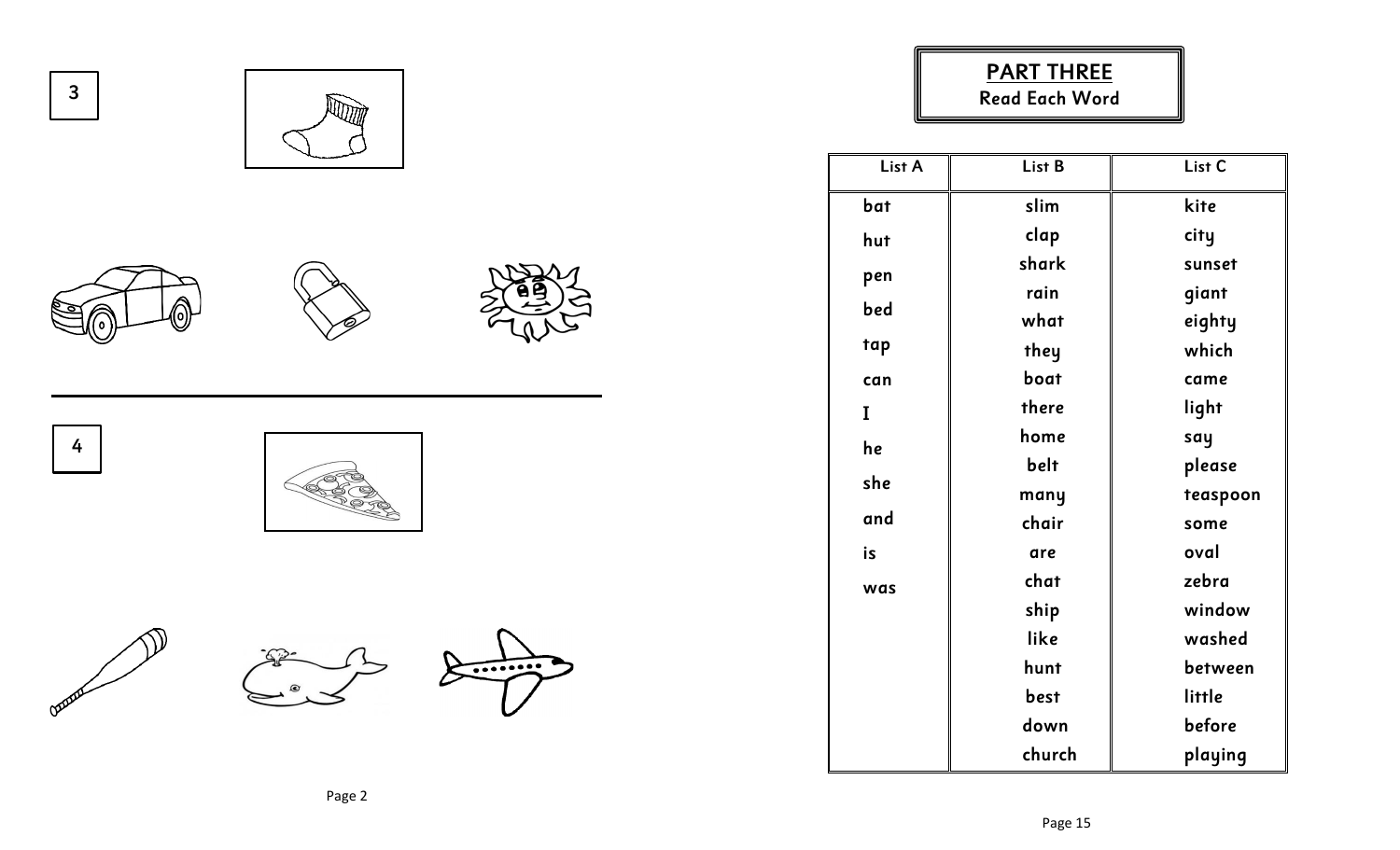Look at the picture in the box. Write a about it.



Middle Sounds Circle the picture that has the same middle sound as the picture in the box.





















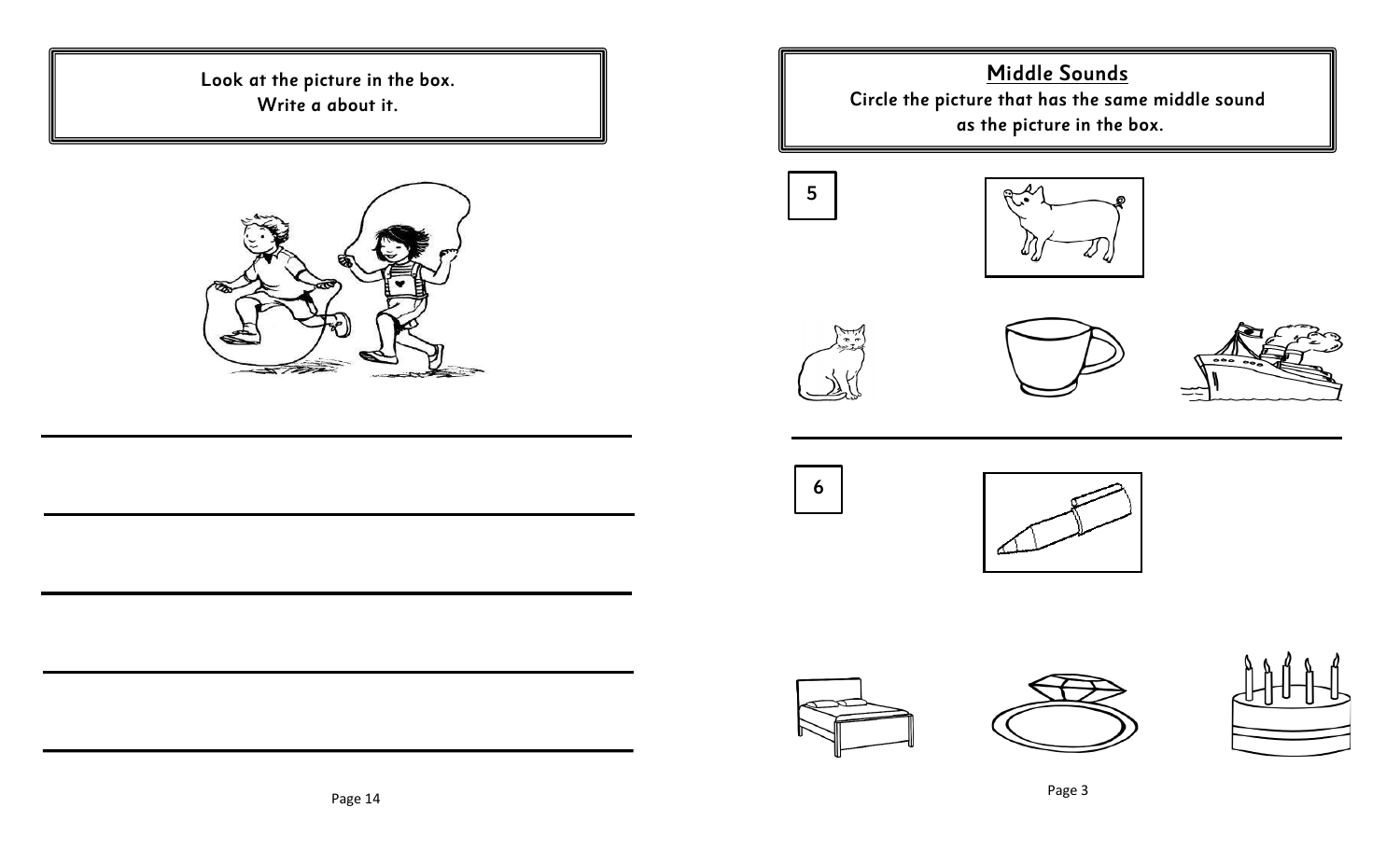





8



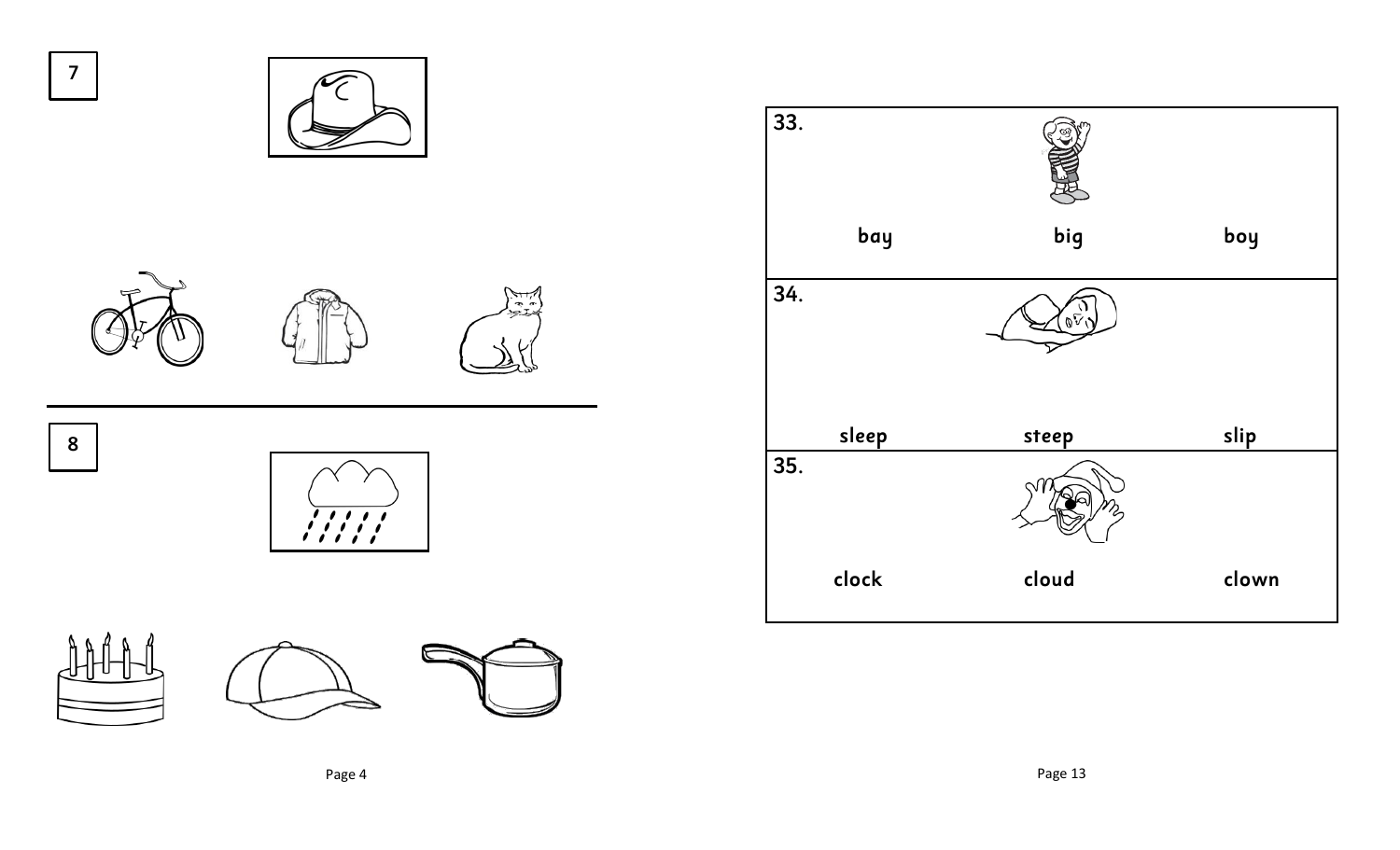### Word Recognition Circle the word that names each picture.



Ending Sounds Circle the picture that has the same ending sound as the picture in the box.















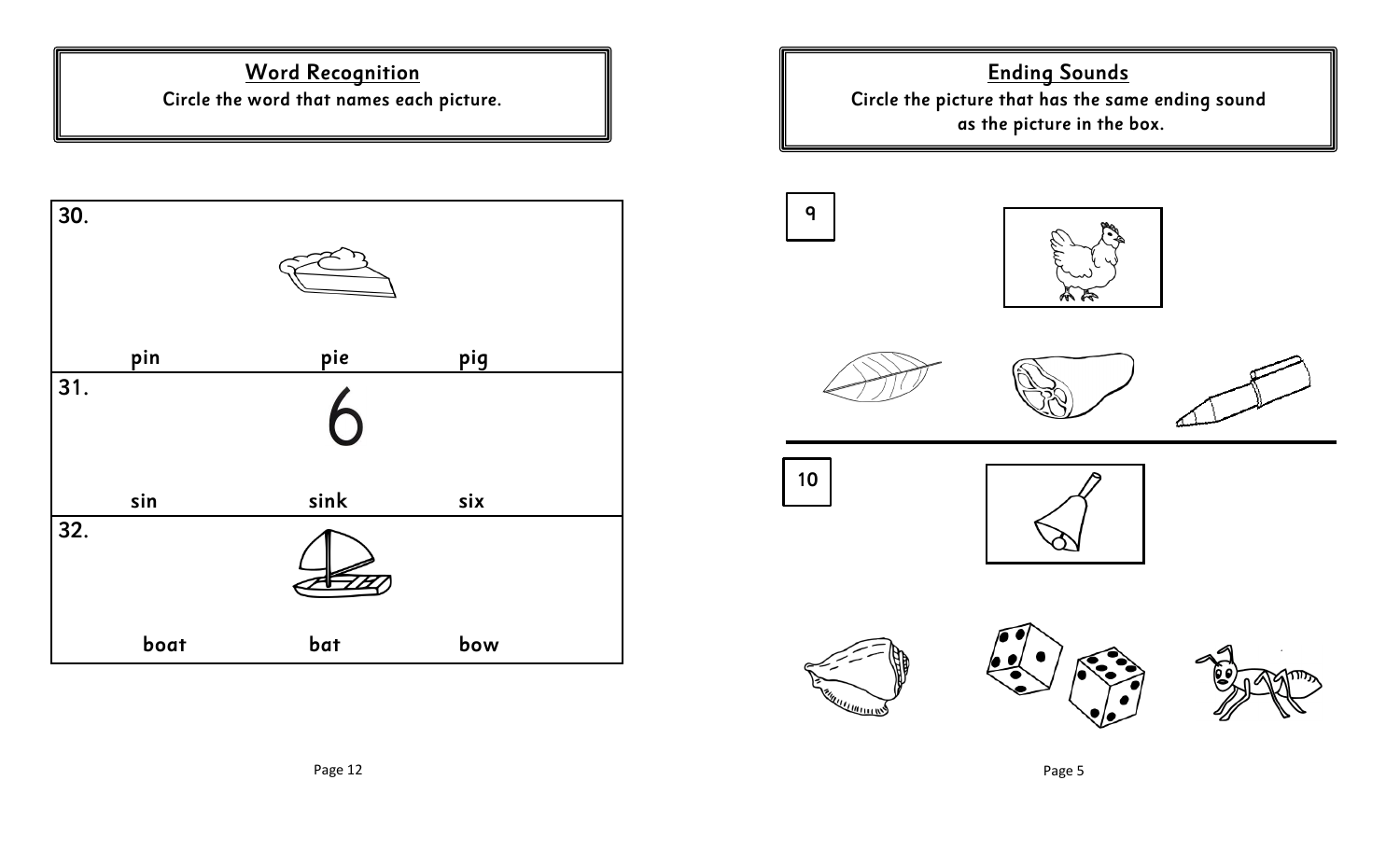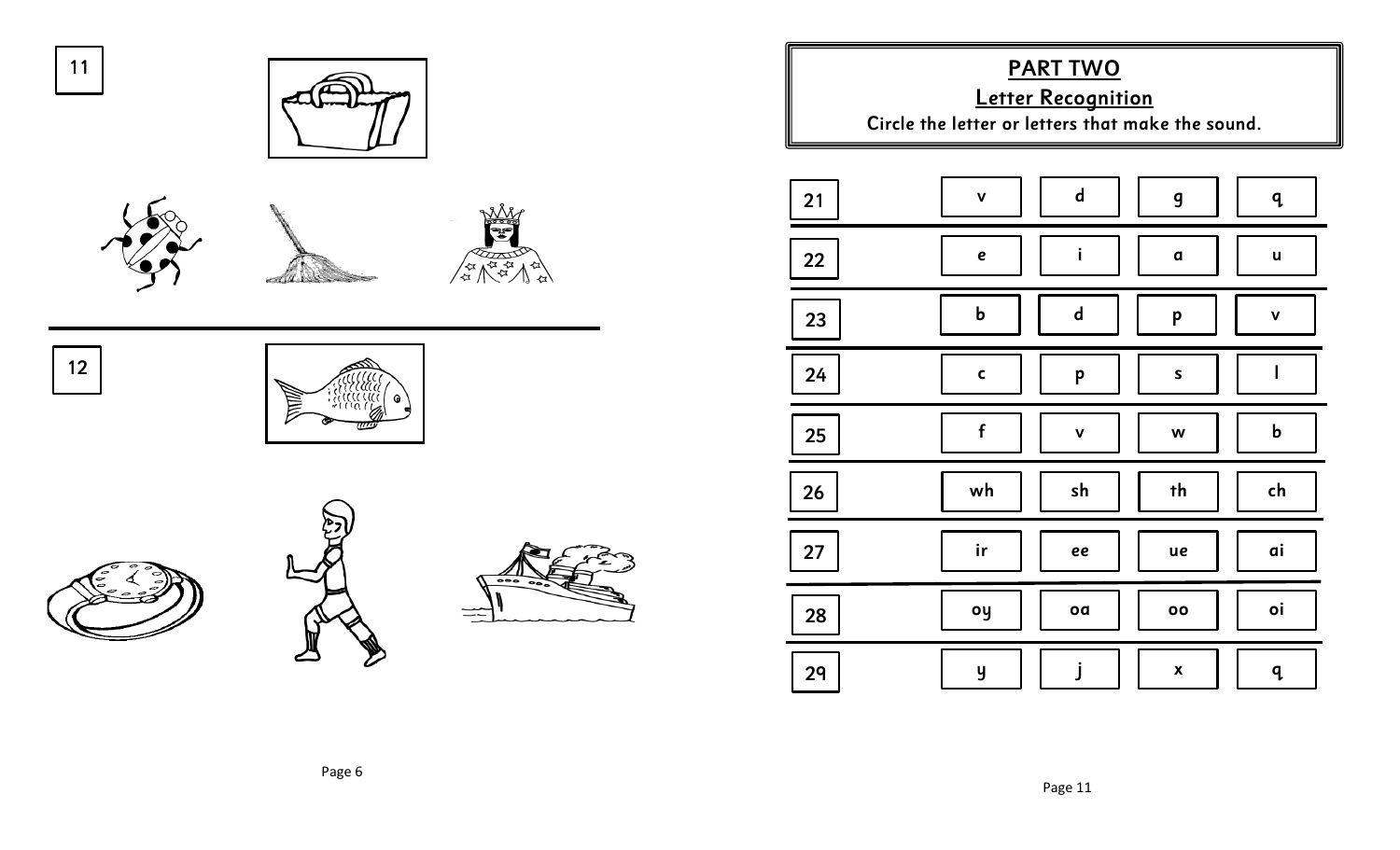#### **Information for Teachers for Questions 17-29**

The final element of Part One on page 9 tests if students can identify the individual sounds that make up a word. It is very important that the teacher makes sure that the students are listening for sounds and not identifying the number of letters. It is very common for students to make this mistake, which means they circle five bubbles for "apple" instead of 3. The target words for this section are: (17) bat (18) hand (19) frog (20) ship.

#### **Part Two**

Question 21 is the first question of Part Two, which tests if the student knows the links between sounds and the letters they usually represent.

For questions 21 to 29, the teacher should read out each of the following phrases:

*21: Circle the letter that makes the /g/ sound that you hear at the beginning of the word goat. 22: Circle the letter that makes the /e/ sound that you hear at the beginning of the word egg. 23: Circle the letter that makes the /p/ sound that you hear at the beginning of the word pan. 24: Circle the letter that makes the /c/ sound that you hear at the beginning of the word coat. 25: Circle the letter that makes the /v/ sound that you hear at the beginning of the word van. 26: Circle the letters that make the /sh/ sound that you hear at the beginning of the word shop. 27: Circle the letters that make the /ai/ sound that you hear in the middle of the word pail. 28: Circle the letters that make the /oo/ sound that you hear in the middle of the word moon.*

*29: Circle the letter that makes the /j/ sound that you hear at the beginning of the word jam.* 

### **Part Three**

Part Three is conducted on an individual basis with each student.

Begin with the word lists. If a student struggles to read List A, do not ask him or her to read Lists B and C. Instead go to Story A.

If a student reads List A successfully test them on Lists B and C before asking him or her to read Story B.

Time how long it takes a student to read each story. A student that takes longer than 30 seconds with Story A or longer than 60 seconds with story B is not reading fluently.

### Beginning Consonant Blends Circle the picture that has the same blend at the beginning as the picture in the box.